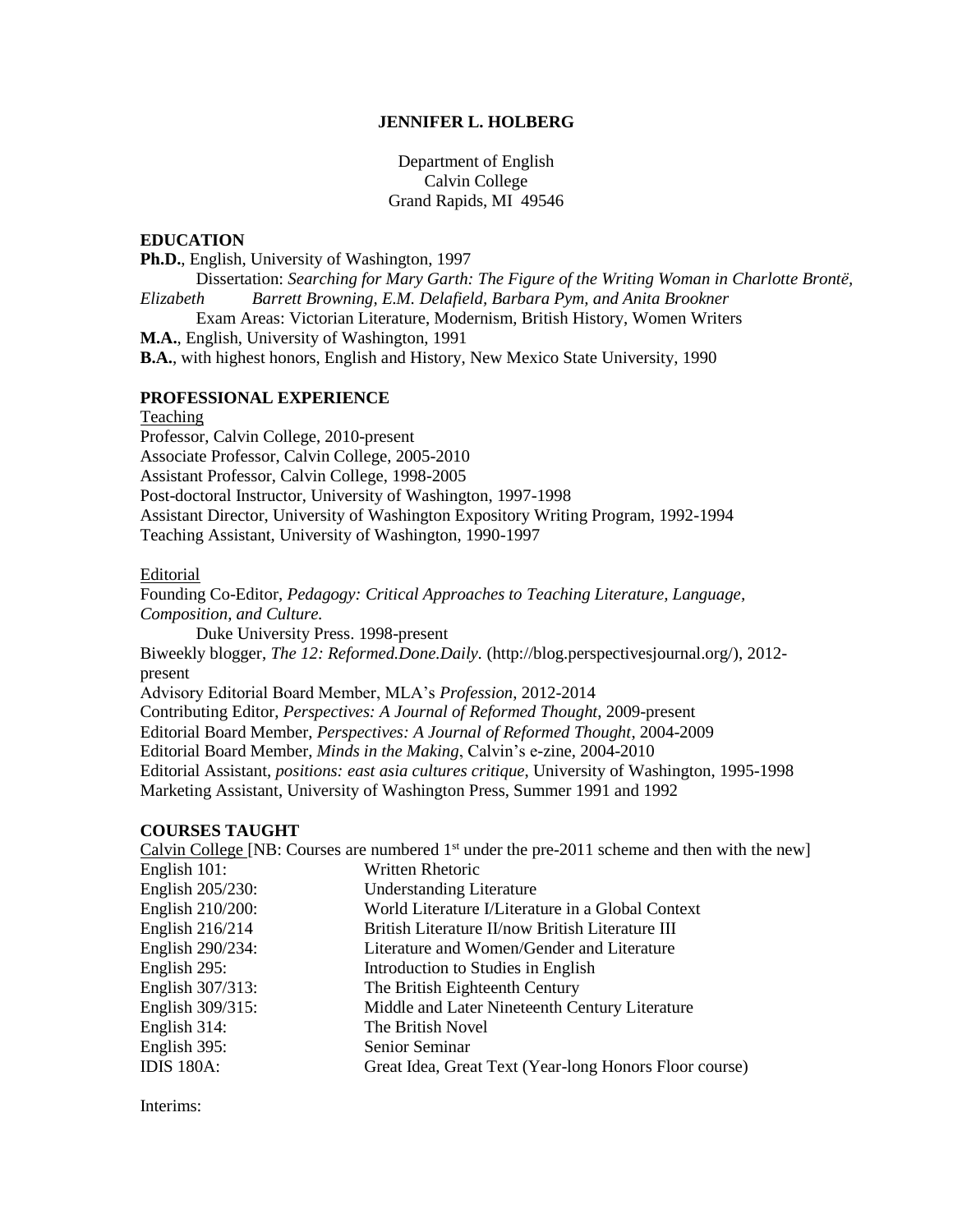English W40: Studying Theatre in London and Stratford-upon-Avon English W40: Faith and Literature: Stories that Preach English W40: Portraits of a "Lady": Women & Power in Contemporary Culture English W41: And You Thought Your Family Was Weird: The Dysfunctional Family in American Theatre English W42: Jane Austen and Virginia Woolf English W42: Faith and Fiction English W42: Nothing New Under the Sun: Tellings and Retellings English W42: Meta-Movies: Film as Interpretation English W46: Twice Told Tales IDIS W35: The Army and the American West

IDIS W45: The Tale of Two Cities: London and Paris

| <b>Honors Theses</b>             | <b>Independent Study</b>       |
|----------------------------------|--------------------------------|
| Directed<br>а.                   | Jill VanVugt, Interim 1999     |
| Beverly Ryskamp, Spring 2000     | Shauna Johansen, Interim 2000  |
| Shauna Johansen, Fall 2000       | Emily Birky, Interim 2000      |
| Kelli Mulder-Westrate, Fall 2002 | Joel DeJong, Spring 2000       |
| Kristy Gesink, Fall 2002         | Madrigal Stone, Summer 2001    |
| Erin Fields, Spring 2004         | Claire Compagna, Spring 2003   |
| Brittany Hutchinson, Spring 2004 | Molly Delcamp, Spring 2003     |
| Mary Herrema, Spring 2005        | Christina Anker, Interim 2004  |
| Eric Baker, Fall 2005            | Jasmine Holmberg, Spring 2004  |
| Anita Greenfield, Fall 2009      | Anne Venhuizen, Spring 2005    |
| Katie Baker, Fall 2010           | Amy Hoisington, Spring 2008    |
| Ben DeVries, Fall 2014           | Anne Brown, Interim 2009       |
|                                  | James Nyenhuis, Spring 2009    |
| b. $2nd$ Reader                  | Mike Ludema, Spring 2009       |
| Kathryn Van Noord, Spring 2002   | Jonathan Brown, Spring 2009    |
| Jacque Alberta, Spring 2004      | Brad Wassink, Spring 2012      |
| Ryan Tans, Spring 2004           | Allison Poortenga, Summer 2012 |
| Leslie Harkema, Spring 2005      | Tessa Groenhout, Spring 2013   |
| Sarah Hooker, Fall 2008          | Amy Kroll, Spring 2014         |
| Melissa Lowe, Fall 2010          | Sarah Nikkel, Spring 2014      |
| Christine Merola, Fall 2010      | Anneke Walhout, Spring 2014    |
| Katie Van Zanen, Fall 2013       |                                |
|                                  |                                |

University of Washington English 567: Practicum on Teaching Composition English 498: Senior Seminar, The Brontës English 381: Advanced Composition English 338: Modern Poetry English 335: Age of Victoria English 281: Intermediate Expository Writing English 271: Intermediate Expository Writing [Computer-Integrated] English 242: Reading Fiction English 230: English Literary Culture, Romantic to Modern English 204: Great Books: British Literature of the 18<sup>th</sup>-20<sup>th</sup> Centuries English 131: Introductory Expository Writing [Computer -Integrated]

English 131: Introductory Expository Writing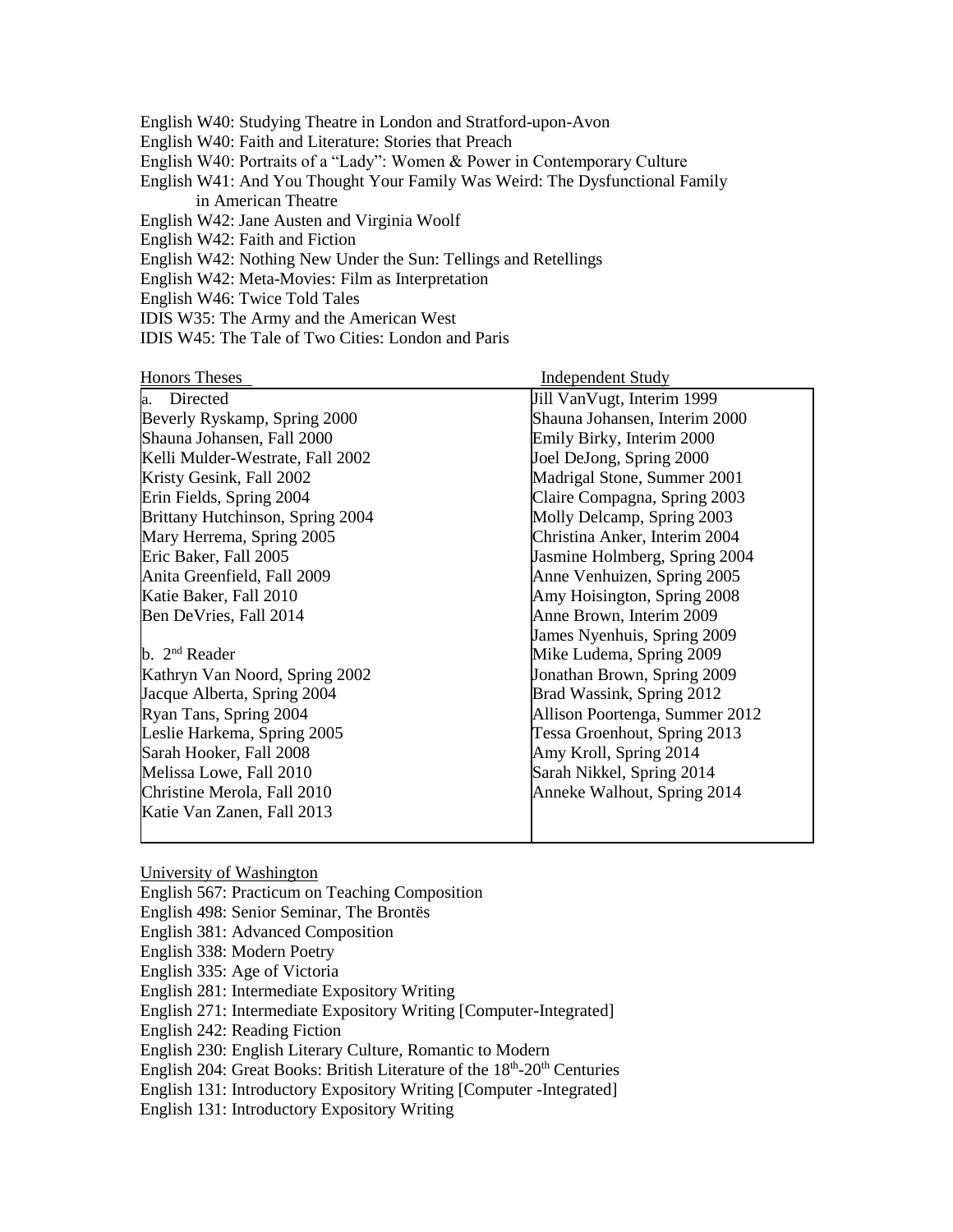English 111: Writing About Literature [Computer-Integrated] English 105: Educational Opportunity Program: Introductory Writing II English 104: Educational Opportunity Program: Introductory Writing I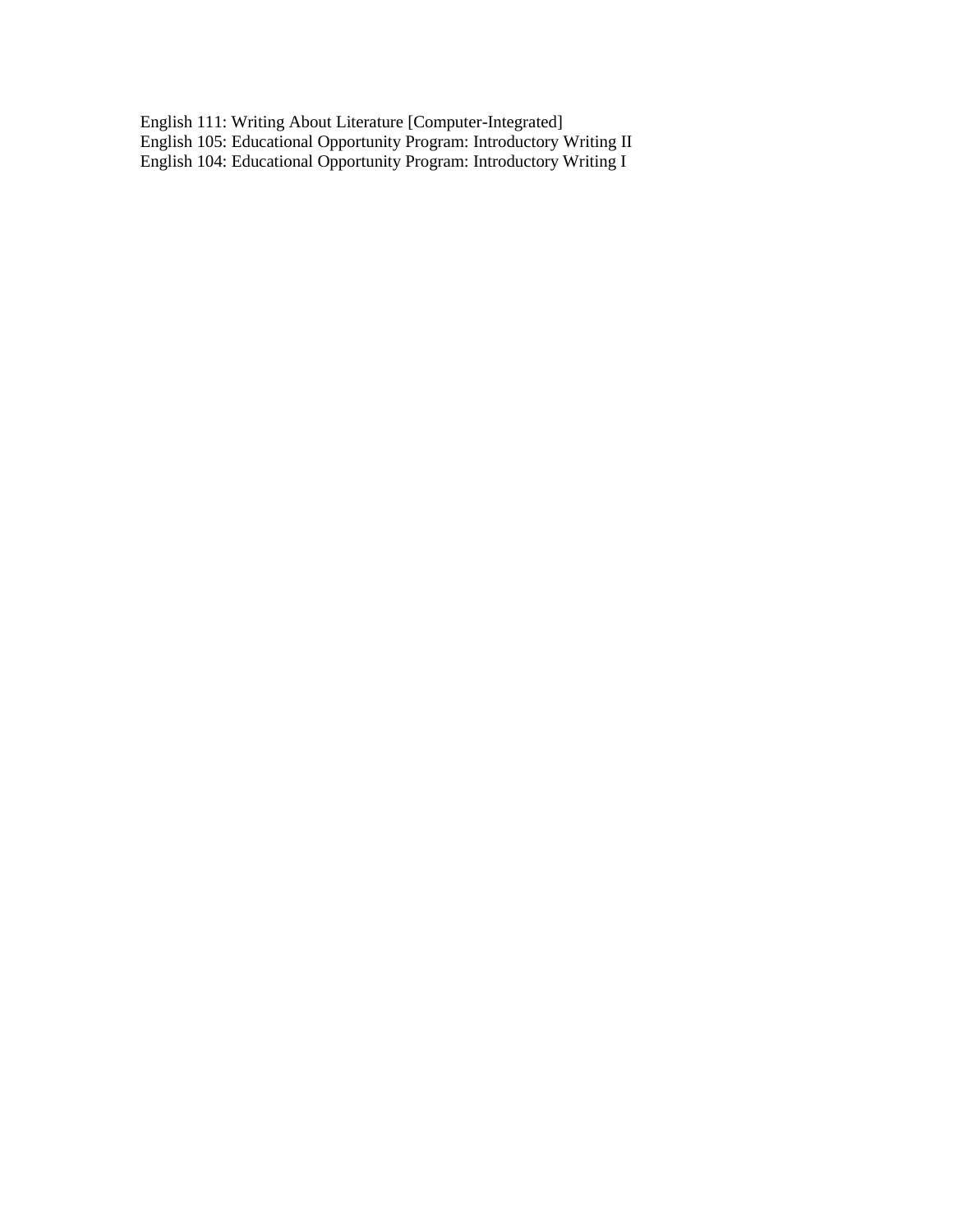# **PUBLICATIONS**

## Edited Collections

*Christian Higher Education for the "Best and Brightest."* Special Issue of *Journal of Education and Christian Belief* 14.2 (2010). Co-edited with Kenneth Bratt..

*Shouts and Whispers: Twenty-one Writers Speak about Their Writing and Their Faith*. Editor. Wm. B. Eerdmans, 2006.

Articles, Book Reviews, Occasional Pieces, etc.

"A Curious Professor." *Perspectives: Journal of Reformed Thought*. March 2015.

"Editors' Note." *Pedagogy: Critical Approaches to Teaching Literature, Language, Composition and Culture*. 15.1 (January 2015).

"In Memoriam: W. Dale Brown, 1949-2014." *Books and Culture* December 2014. http://www.booksandculture.com/articles/webexclusives/2014/december/in-memoriam-w-dalebrown.html

"Editors' Introduction: What is College For?" *Pedagogy: Critical Approaches to Teaching Literature, Language, Composition and Culture*. 13.3 (Fall 2013).

"A Note from the Editors." *Pedagogy: Critical Approaches to Teaching Literature, Language, Composition and Culture*. 13.2 (Spring 2013).

"Editors' Introduction." *Pedagogy: Critical Approaches to Teaching Literature, Language, Composition and Culture*. 13.1 (Winter 2013).

"An Interview with Marilynne Robinson." *Image* 74 (Summer 2012): 69-80.

"Why Stories Matter More Than Ever: A Letter to Friend Just Beginning College." *Practically Human: College Professors Speak from the Heart of Humanities Education*, edited by Gary Schmidt, and Matthew Walhout. Calvin College Press, 2012.

"Editors' Dedication: For Marshall Gregory." *Pedagogy: Critical Approaches to Teaching Literature, Language, Composition and Culture*. 12.3 (Fall 2012).

"Editors' Introduction: Righting the Ship." *Pedagogy: Critical Approaches to Teaching Literature, Language, Composition and Culture*. 12.2 (Spring 2012).

"Lucky 13." *Perspectives*: *Journal of Reformed Thought*. May 2012. Recipient, 2013 Associated Church Press Honorable Mention, Devotional/Inspirational: Short Format.

"Editors' Introduction." *Pedagogy: Critical Approaches to Teaching Literature, Language, Composition and Culture*. 12.1 (Winter 2012).

"The Delight of Meeting Miss Austen Again." Review of Jane Austen's *Pride and Prejudice: An Annotated Edition* (edited by Patricia Meyer Spacks. Cambridge, MA and London, UK: Belknap Press of Harvard UP, 2010) and Joyce Kerr Tarpley's *Constancy and the Ethics of Jane Austen's*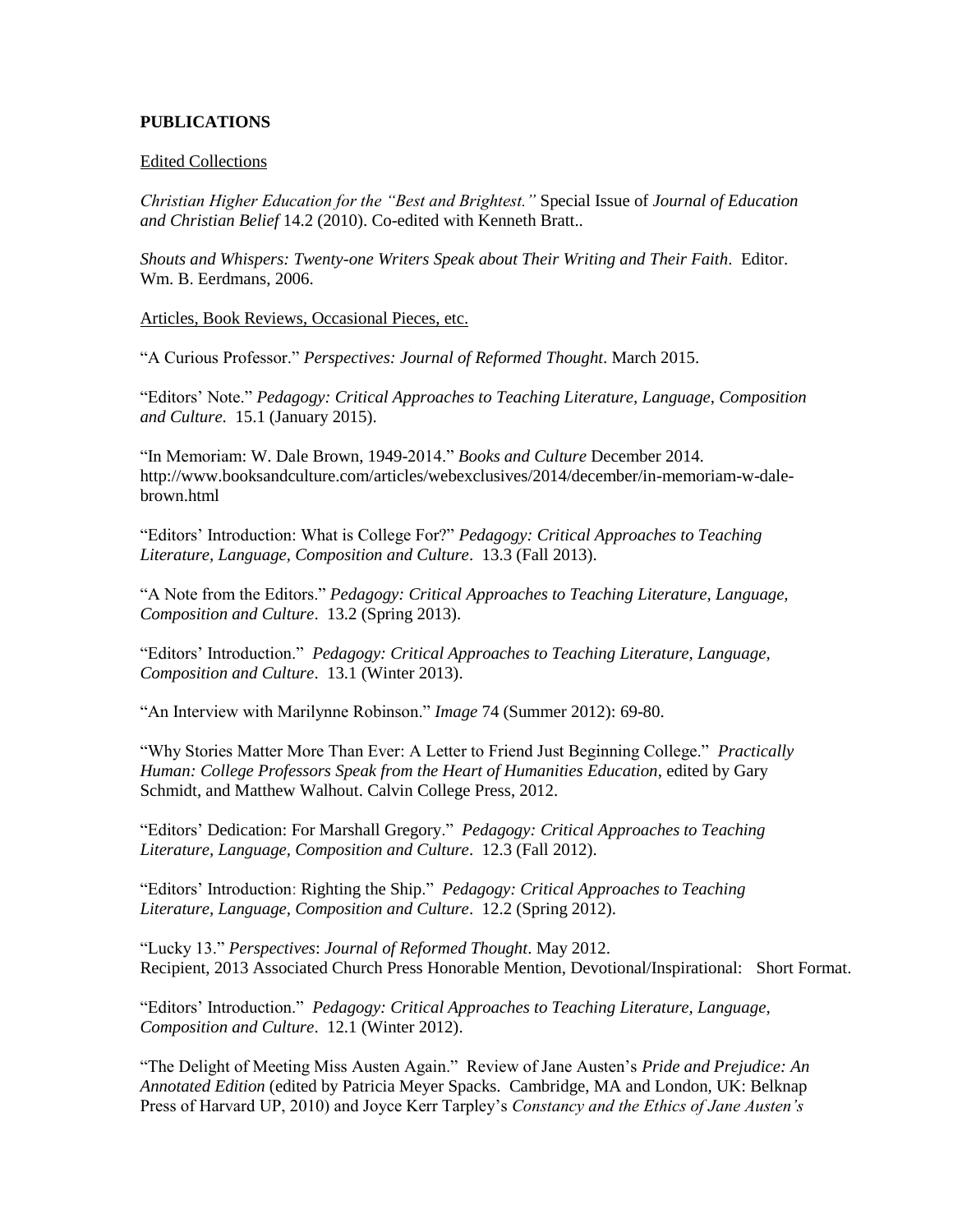*Mansfield Park* (Washington, D.C.: Catholic University of America Press, 2010). *Books and Culture* January/February 2012

Review of Susan Cheever's *Louisa May Alcott: A Personal Biography* (Simon & Schuster, 2010). *Books and Culture* October 2011.

"Shared Governance and the 'Wisconsin' Moment: Editors' Introduction." *Pedagogy: Critical Approaches to Teaching Literature, Language, Composition and Culture*. 11.3 (Fall 2011).

"Scenes of Miracle." *Perspectives: A Journal of Reformed Thought*. August/September 2011.

"Editors' Introduction." *Pedagogy: Critical Approaches to Teaching Literature, Language, Composition and Culture*. 11.2 (Spring 2011).

"The Bottom Line: Editors' Introduction." *Pedagogy: Critical Approaches to Teaching Literature, Language, Composition and Culture*. 11.1 (Winter 2011).

"Editors' Introduction." *Pedagogy: Critical Approaches to Teaching Literature, Language, Composition and Culture*. 10.3 (Fall 2010).

"Story-Shaped Lives." *Perspectives: A Journal of Reformed Thought.* August/September 2010.

"'The Courage to See It': Toward an Understanding of Glory." *Christianity and Literature* 59.2 (Winter 2010): 283-300. Special Issue on Marilynne Robinson.

"Our Work: Editors Introduction." *Pedagogy: Critical Approaches to Teaching Literature, Language, Composition and Culture*. 10.1 (Winter 2010).

"In Defense of Extravagance." *Perspectives: A Journal of Reformed Thought.* November 2009.

**"**Editors' Introduction." *Pedagogy: Critical Approaches to Teaching Literature, Language, Composition and Culture*. 9.3 (Fall 2009).

"Chasing Emily." Review of *Emily's Ghost* by Denise Giardina. *Books and Culture* online. 9/21/2009. http://www.christianitytoday.com/bc/columns/bookoftheweek/chasingemily.html) "Chasing Emily Farther: An Exchange between Denise Giardina and Jennifer Holberg." *Books* 

*and Culture* online. (9/28/2009. http://www.christianitytoday.com/bc/features/webexclusives/ chasingemilyfarther.html)

"Editors' Introduction: Does Academic Freedom Matter?" *Pedagogy: Critical Approaches to Teaching Literature, Language, Composition and Culture*. 9.2 (Spring 2009).

**"**Editors' Introduction." *Pedagogy: Critical Approaches to Teaching Literature, Language, Composition and Culture*. 9.1 (Winter 2008).

**"**Editors' Introduction." *Pedagogy: Critical Approaches to Teaching Literature, Language, Composition and Culture*. 8.3 (Fall 2008).

**"**Editors' Introduction." *Pedagogy: Critical Approaches to Teaching Literature, Language, Composition and Culture*. 8.2 (Spring 2008).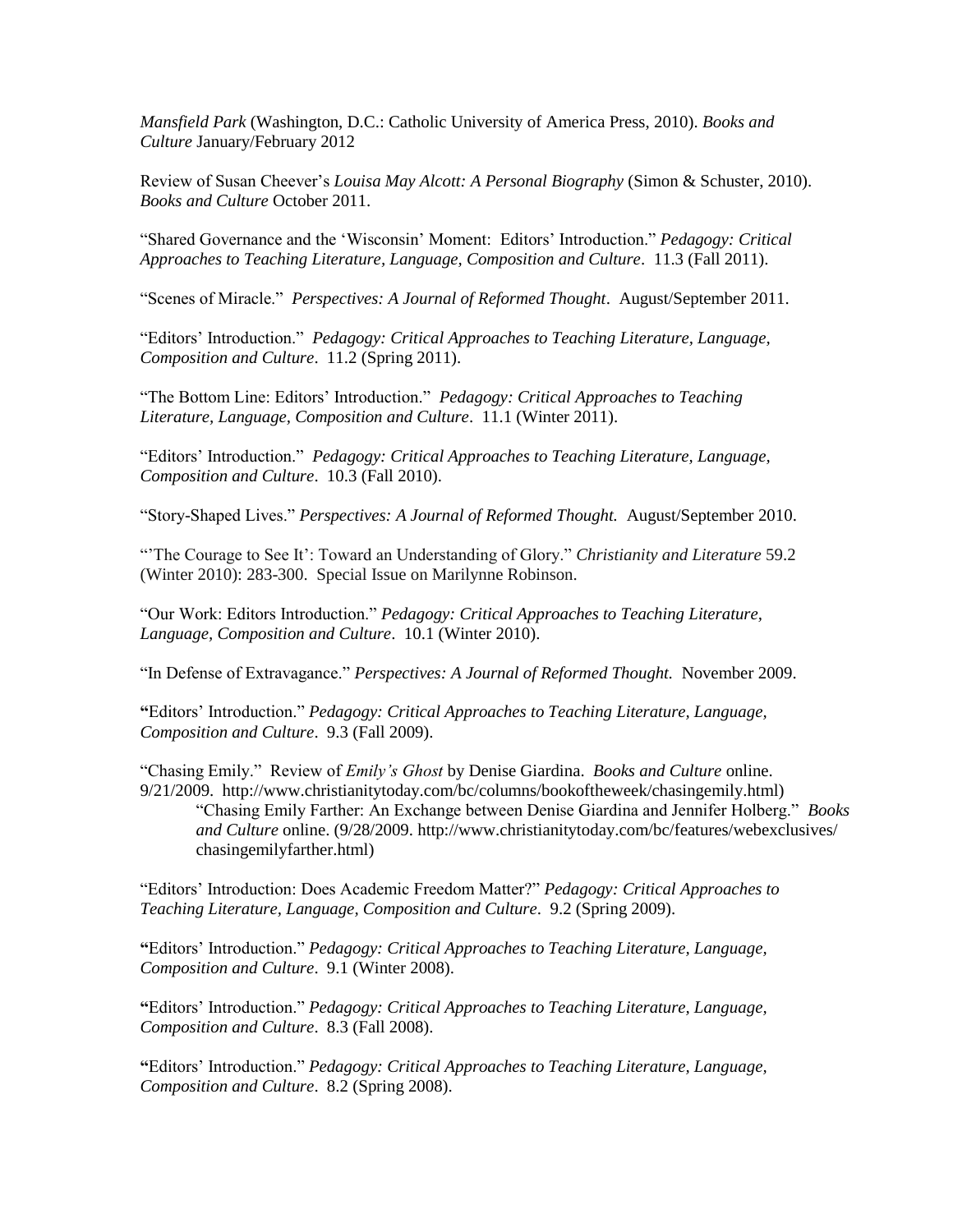**"**To What End: Editors' Introduction." *Pedagogy: Critical Approaches to Teaching Literature, Language, Composition and Culture*. 8.1 (Winter 2008).

**"**Editors' Introduction." *Pedagogy: Critical Approaches to Teaching Literature, Language, Composition and Culture*. 7.3 (Fall 2007).

**"**Editors' Introduction: Commitment in Higher Education's 'New Environment'." *Pedagogy: Critical Approaches to Teaching Literature, Language, Composition and Culture*. 7.2 (Spring 2007).

**"**Editors' Introduction." *Pedagogy: Critical Approaches to Teaching Literature, Language, Composition and Culture*. 7.1 (Winter 2007).

**"**Editors' Introduction." *Pedagogy: Critical Approaches to Teaching Literature, Language, Composition and Culture*. 6.3 (Fall 2006).

"Stevie Smith." *Encyclopedia of British Women's Writing, 1900-1950*. Palgrave, March 2006

"E.M. Delafield." *Encyclopedia of British Women's Writing, 1900-1950*. Palgrave, March 2006.

**"**Editors' Introduction." *Pedagogy: Critical Approaches to Teaching Literature, Language, Composition and Culture*. 6.2 (Spring 2006).

**"**Editors' Introduction: The Teaching Self." *Pedagogy: Critical Approaches to Teaching Literature, Language, Composition and Culture*. 6.1 (Winter 2006).

**"**For JRB." *Perspectives: A Journal of Reformed Thought.* August/September 2005.

**"**Editors' Introduction." *Pedagogy: Critical Approaches to Teaching Literature, Language, Composition and Culture*. 5.3 (Fall 2005).

**"**Relating: Not Just for Singles." *The Banner*, May 2005.

**"**Editors' Introduction: Vision, Excellence, and the Values of Being Difficult." *Pedagogy: Critical Approaches to Teaching Literature, Language, Composition and Culture*. 5.2 (Spring 2005).

Review of *National Dreams: The Remaking of Fairy Tales in Nineteenth-Century England* by Jennifer Schacker. *The Lion and the Unicorn*, 29.2 (April 2005).

"Editors' Introduction: An Open Letter to Our Readers." *Pedagogy: Critical Approaches to Teaching Literature, Language, Composition and Culture*. 5.1 (Winter 2005).

"Editors' Introduction." *Pedagogy: Critical Approaches to Teaching Literature, Language, Composition and Culture*. 4.3 (Autumn 2004).

**"**The Spinster's Story." *Books and Culture*. September/October 2004.

"Editors' Introduction." *Pedagogy: Critical Approaches to Teaching Literature, Language, Composition and Culture*. 4.2 (Spring 2004).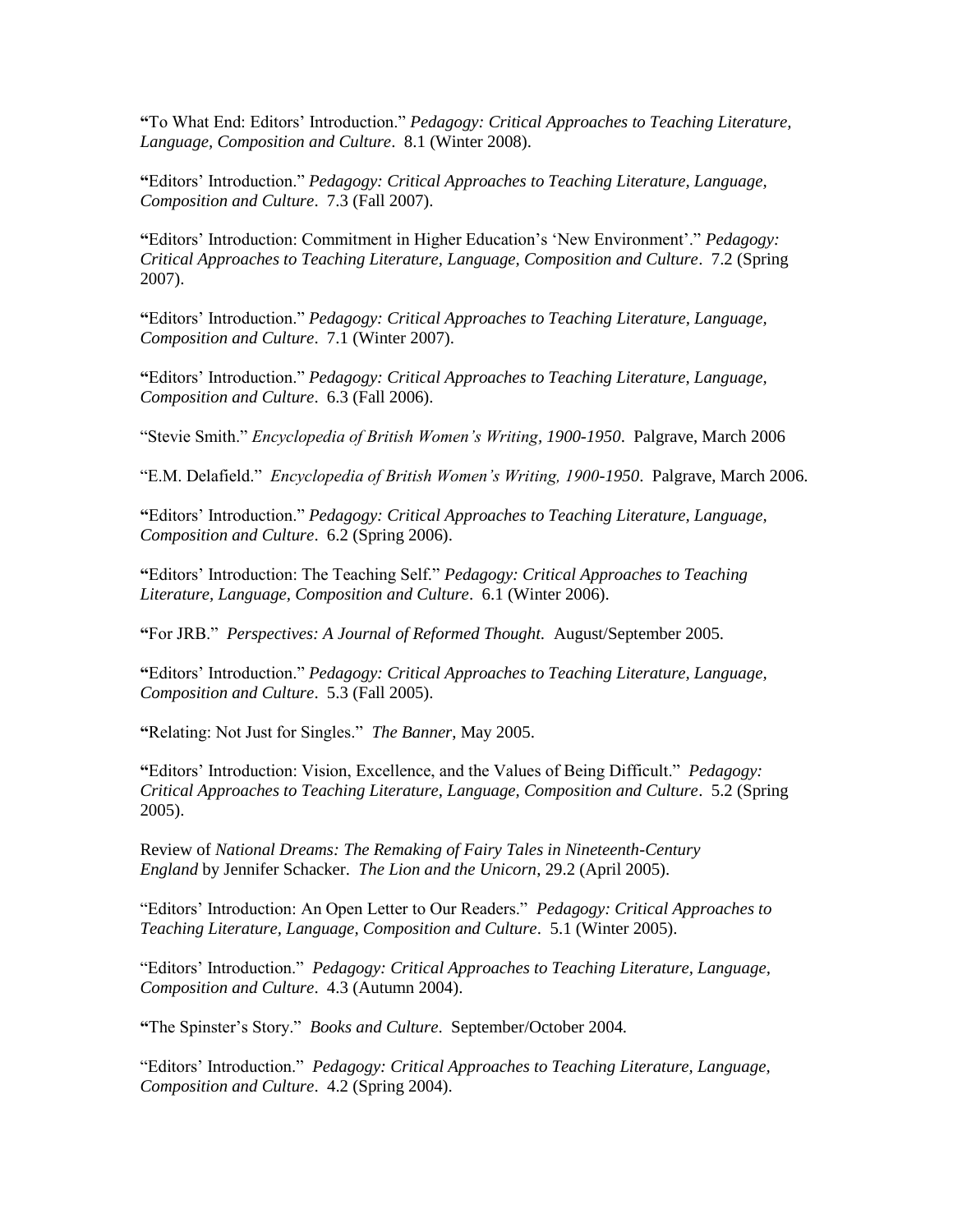"Becoming A Burden." *Perspectives: A Journal of Reformed Thought.* April 2004.

"Editors' Introduction: Getting the Profession We Want, or A Few Thoughts on the Crisis in Scholarly Publishing." *Pedagogy: Critical Approaches to Teaching Literature, Language, Composition and Culture*. 4.1 (Winter 2004).

"Editors' Introduction." *Pedagogy: Critical Approaches to Teaching Literature, Language, Composition and Culture*. 3.3 (Autumn 2003).

"'And Also With You': Finding the Way to Liturgy." *Perspectives: A Journal of Reformed Thought.* October 2003.

"Editors' Introduction." *Pedagogy: Critical Approaches to Teaching Literature, Language, Composition and Culture*. 3.2 (Spring 2003).

"Editors' Introduction: Ethics, Celebrity, and the Representation of Teaching in the Profession." *Pedagogy: Critical Approaches to Teaching Literature, Language, Composition and Culture*. 3.1 (Winter 2003).

"SWF Seeking King." *Perspectives: A Journal of Reformed Thought*. October 2002. **Reprinted** in *Best Christian Writing 2004*. Ed. John Wilson. Jossey-Bass, 2004.

**"**Editors' Introduction." *Pedagogy: Critical Approaches to Teaching Literature, Language, Composition and Culture*. 2.3 (Autumn 2002).

**"**Editors' Introduction: Teaching in War Time." *Pedagogy: Critical Approaches to Teaching Literature, Language, Composition and Culture*. 2.2 (Spring 2002).

**"**Editors' Introduction." *Pedagogy: Critical Approaches to Teaching Literature, Language, Composition and Culture*. 2.1 (Winter 2002).

**"**Editors' Introduction." *Pedagogy: Critical Approaches to Teaching Literature, Language, Composition and Culture*. 1.3 (Autumn 2001).

**"**Editors' Introduction." *Pedagogy: Critical Approaches to Teaching Literature, Language, Composition and Culture*. 1.2 (Spring 2001).

**"**Editors' Introduction." *Pedagogy: Critical Approaches to Teaching Literature, Language, Composition and Culture*. 1.1 (December 2000).

Contributor, *The Joy of Generosity: Stewardship Resources for Your Church*. Grand Rapids: CRC Publications, 2000.

"'Tales of Neglect and Sadism': Disciplinarity and the Figuring of the Graduate Student in Composition." *College Composition and Communication* 50.4 (June 1999): 607-25.

"Beyond Apprenticeship: Graduate Students, Professional Development, and the Future(s) of English Studies." *WPA: Writing Program Administration* 20.1/2 (Fall/Winter 1996): 66-78.

"Apprenticeship Versus Partnership: Graduate Students as Administrators." *Composition Chronicle* 12 (Jan 1996): 6-8.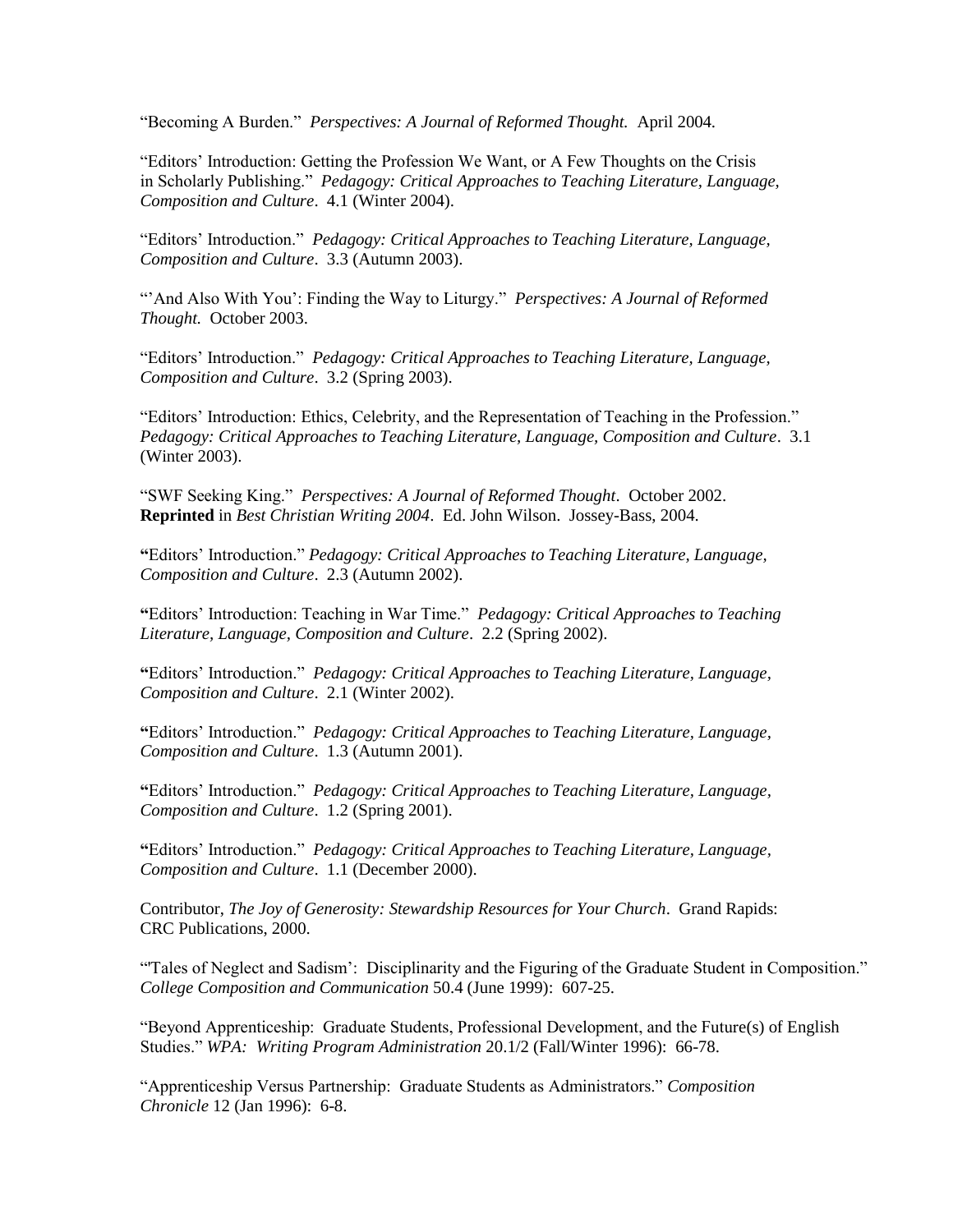## **Blog. The 12: Reformed.Done.Daily.**

Since 2012, I have blogged biweekly at The 12, first found at the http://12.squarespace.com, now at http://blog.perspectivesjournal.org/

## **PRESENTATIONS, CONFERENCES, and WORKSHOPS**

Participant, NEH Summer Seminar, "Dante's Divine Comedy: poetry, philosophy, and the city of Florence." Summer 2014.

Organizer, Buechnerfest2014. Charlotte, NC. May 2014.

On-stage Interview with Patricia Hampl. The Buechner Institute. February 2014.

Cornerstone University chapel speech. November 2013.

Co-organizer, Victorian Studies and Pedagogy panel. Northeast Victorian Studies Association, April 2013.

"Inside Publishing." Union University English Department, March 2013.

Chair and host, Kathleen Norris and the Buechner Institute Lectureship, January 2013.

"Language and The Word." Rockford Reformed Church, September-October 2012. (4 classes)

Participant, CCCU's Women's Leadership Development Institute, June 2012.

Chair, "Marilynne Robinson, A Belief that Dares." Midwest Conference on Christianity and Literature, April 2012.

Plenary Address: "Imagining the Profession that We Want." International Transactions: Crossing Borders in Literature, Pedagogy, and Culture. New Mexico State University, February 2012.

On-stage Interview with Marilynne Robinson. The Buechner Institute. January 2012.

Chair and organizer, "Why Teach Literature." Modern Language Association, Seattle, January 2012.

"One Thing Needful." Calvin College Commencement speech, May 2011.

"Stories that Preach." Christ Memorial Church, February 2011. (4 classes)

Selected Participant, The Transylvania Seminar: Twenty-first Century Liberal Education: A Contested Concept. July 2010

"The Abundant Life." Invited Address at the Buechner Institute, King College. Feb 2010.

**"**Gerard Manley Hopkins." Central Reformed Church, November 2009. (3 classes)

"Flannery O'Connor and the Narratives of Faith." Christ Memorial Church, October 2009 (4 classes)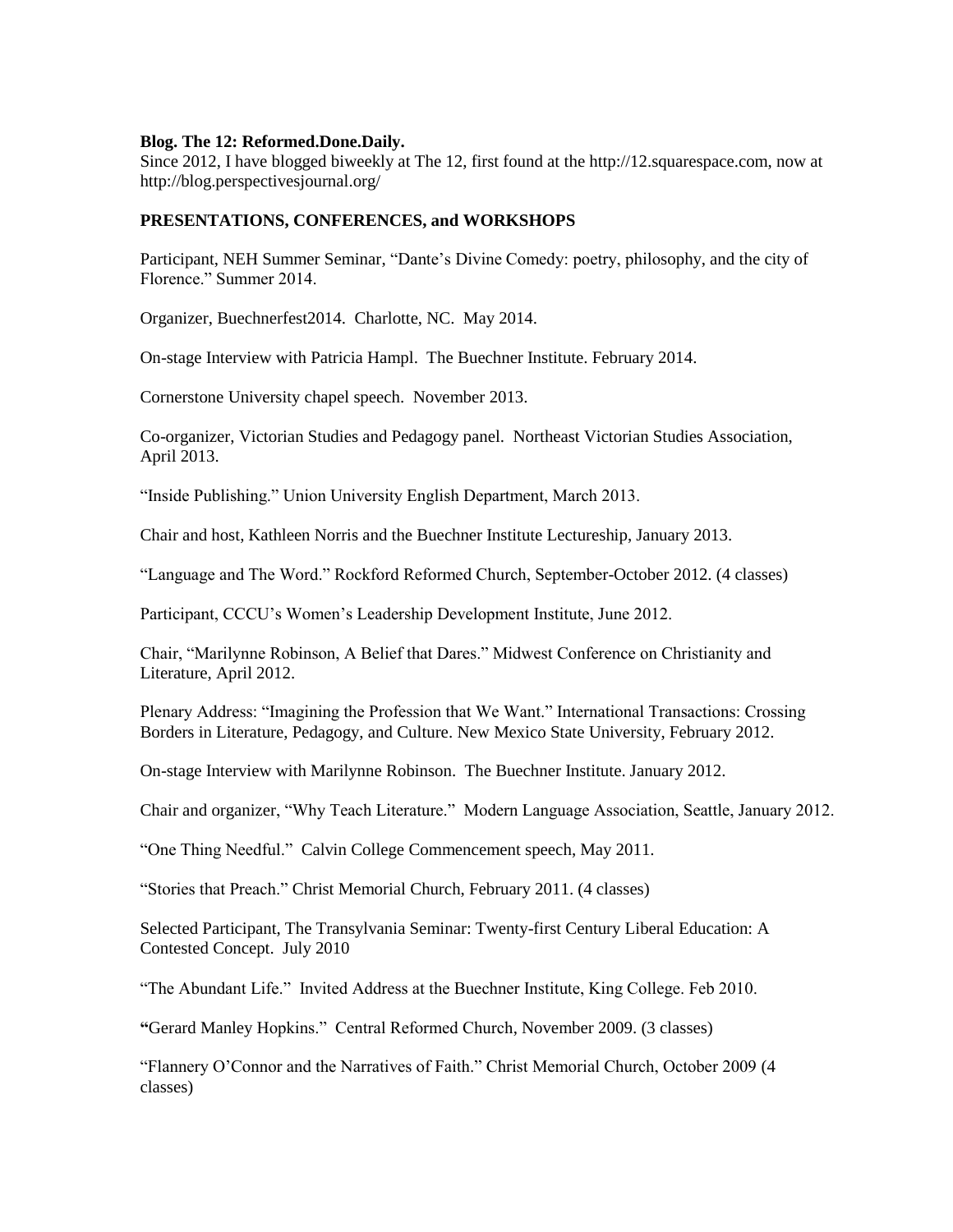"Christians and the Theology of Language." Fifth Reformed Church, September 2009

"Toward an Understanding of Glory: Marilynne Robinson's *Home*." Christian Scholars' Conference: The Power of Narrative. Lipscomb University, 25-27 June 2009.

"The Problem of Faith in Fiction." Christian Scholars' Conference: Christian Faith, the Life of the Mind and the Public Square. Lipscomb University, 26-28 June 2008.

Co-organizer and co-convener, Hearts & Minds: Honors Education in a Christian Context: A National Workshop for Honors Directors and Faculty. Calvin College, 26-28 July 2007.

"The Construction of Teaching and Learning." Renewals: Refiguring University English in the 21st Century. Royal Holloway, University of London, July 2007

"Porta Patet, Cor Magis." Invited Address at John Brown University, October 2006. [During this same visit, I also gave a faculty development talk, a talk to honors students, and a talk to a women's ministry group of about 100]

"Needful Things." Featured Speaker, First Year Scholarship Reception. Calvin College, September 2006.

"Stories that Preach." Central Reformed Church Sunday school class, April 2006. (3 classes)

**"**Speaking of Sin." Christ Memorial Church, November 2005. (3 classes)

Co-leader (with David Smith), CCCS Reading Group, "Issues of Faith, Interpretations and Classroom Reading Practices," 2004-2005

Member, CCCS Reading Group, "Christ's Resurrection and Ascension: Implications Across the Discipline," 2004-2005

"'We Can Do It': Gathering the Histories of Women WW2 Veterans." Co-sponsored by Grand Rapids Historical Society and Greater Grand Rapids Women's History Council. Gerald R. Ford Museum, March 2005.

"Pedagogical Journals and the Politics of U.S. Education." MLA, Philadelphia, December 2004.

"Becoming a Burden." Christ Memorial Reformed Church, Holland, MI. November 2004.

"Willa Cather: Death Comes for the Archbishop." Central Reformed Book Club, August 2004.

Participant, Teagle Foundation Liberal Arts Planning Meeting, National Humanities Center, Research Triangle Park, NC, January 2004.

"Jane Kenyon." Sunday school presentation. Central Reformed Church, November 2003.

"Barbara Brown Taylor: Speaking of Sin." Central Reformed Book Club, July 2003.

"Assisting Your Journal Editors in Times of Declining University Support." The Association of American University Presses (AAUP), St. Louis, June 2003.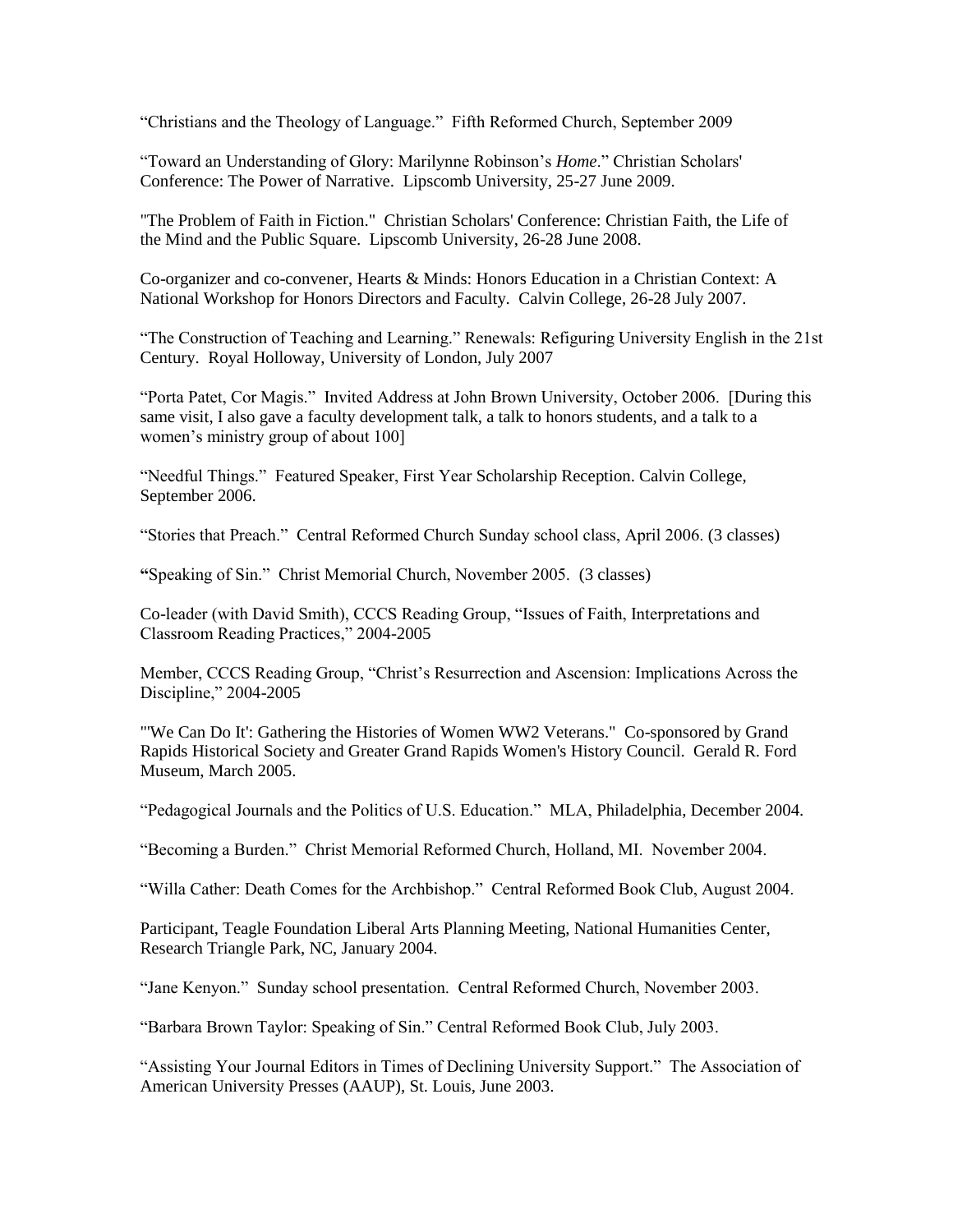"A Faculty Member Celebrates." Honors Convocation, Calvin College. April 2003.

Vocation Reading Group, Calvin College, Fall Semester 2002.

Speaker, Journal Editors Lunch, sponsored by Dean of Research, Calvin College, April 2002.

"Ethics, Celebrity, and the Representation of Teaching in the Profession." Division on Teaching as a Profession. MLA, New Orleans, December 2001.

"Talk to An Editor," Council of Editors of Learned Journals (CELJ) Workshop, MLA, New Orleans, December 2001.

""So, I've Got This Great Idea. . . ":Writing for Publication in *English Education*, *Language Arts Journal of Michigan,* and *Pedagogy."* MCTE. Lansing, October 2001.

Chair/Session Organizer, "Christian Scholarship and Pedagogy." Christian Scholarship . . . for What? Conference, Calvin College, September 2001.

Chair, "Science and Literature: The Interplay of Metaphor." Locating the Victorians Conference, London, July 2001.

CCCU Disciplinary Workshop, Seattle Pacific University, June 2001.

Faculty Development Workshop, "Drama, Debate and Discussion: From Lecture and Beyond," Calvin College, June 2001.

"'I Once Was Lost': Student 'Confession' and Pedagogical Authority." CCCC, Denver, March 2001.

"Talk to An Editor," Council of Editors of Learned Journals (CELJ) Workshop, MLA, Washington, D.C., December 2000.

Faculty Development Workshop, "Drama, Debate and Discussion: From Lecture and Beyond," Calvin College, June 2000.

"'Back on the Chain Gang': Boss Compositionists, Bureaucracy, and the Bifurcation of Composition." CCCC, Minneapolis, April 2000.

"Writing for Her 'Better Self': Elizabeth Barrett Browning and the Poetics of Service." 18<sup>th</sup> and 19th Century British Women Writers Conference, Albuquerque, September 1999.

Chair, "Mining for Romantic Poetry." 18<sup>th</sup> and 19<sup>th</sup> Century British Women Writers Conference, Albuquerque, September 1999.

"Great Expectations" panelist, Passport, Summer 1999.

"Forum on Teaching Victorian Studies." Northeast Victorian Studies Association (NVSA), Yale University, April 1999.

"The Culture of Complaint: What's with All the Whining?" CCCC, Atlanta, April 1999.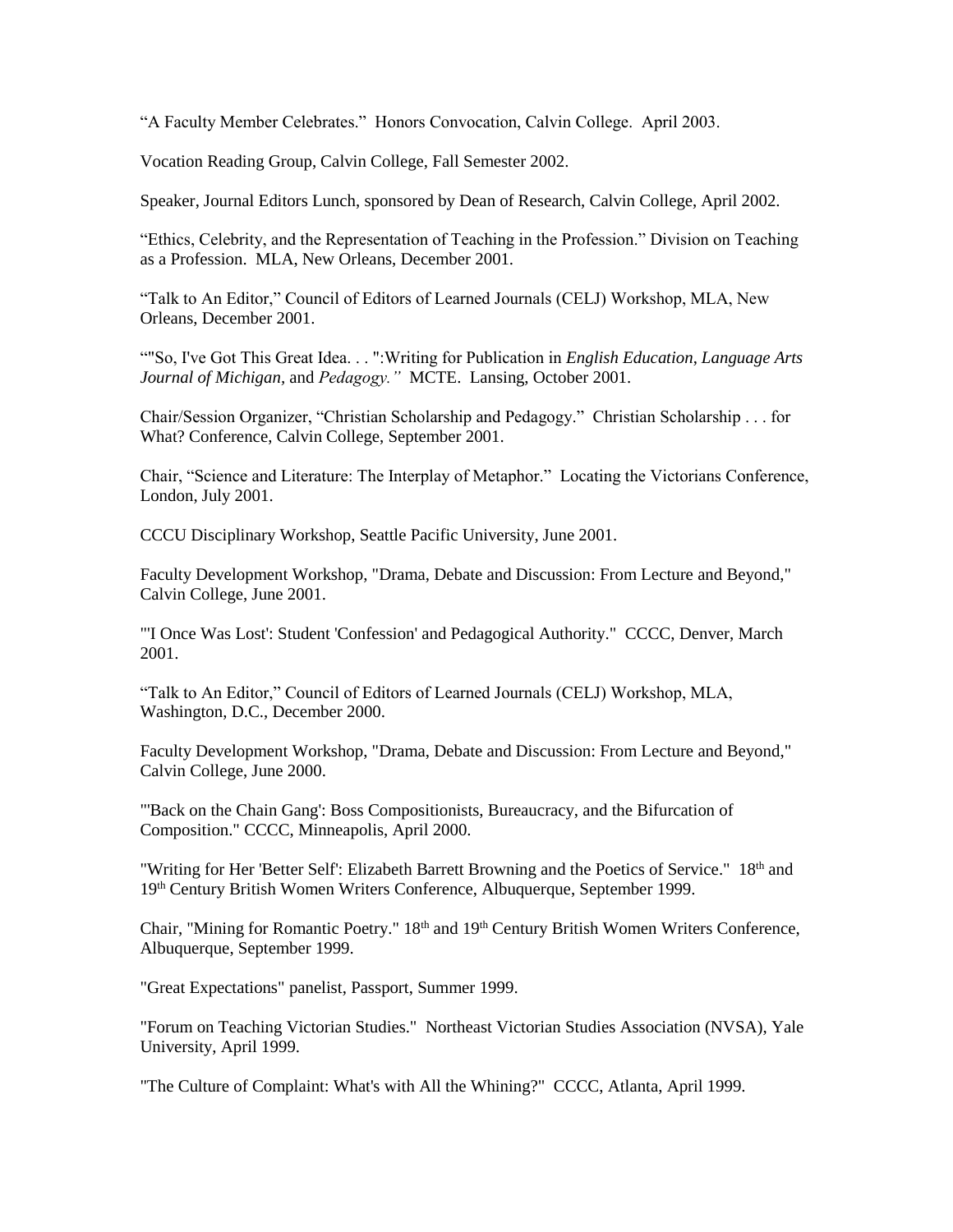Chair, Rhetoric and Composition division panel, Michigan Academy of Science, Arts & Letters Conference, Grand Valley State University, March 1999

"The Desire for Desire: The Boredoms of English Studies," MCEA Conference, Port Huron, MI, September 1998

"Electrifying Boredom: Technology and the Classroom." CCCC, Chicago, April 1998.

"Critical Pedagogy and Its Discontents: A Roundtable." Division on the Teaching of Literature, MLA, Toronto, December 1997.

"Writing and Re-Writing *Jane Eyre*: Charlotte Brontë and the Female Künstleroman Tradition." The Legacy of the Brontës: Celebrating the 150<sup>th</sup> Anniversary of the Publication of *Jane Eyre*, *Wuthering Heights*, and *Agnes Grey*, University of Leeds, April 1997.

"Self-Reflectivity, Narrative Strategies and the Soap Opera as Post-Modern Genre." With Margaret Hostetler. Popular Culture Association, MLA, Chicago, December 1995.

"Reconceiving Membership Status: The Graduate Teacher Training Programs Today." Writing Program Administrator's Conference, Western Washington University, July 1995.

"Surveying the Landscape: The State of Graduate Teacher Training Programs Today." CCCC, Washington D.C., March 1995.

"Cyberqueen Speaks: Female Discursive Power on the Internet Relay Chat (IRC)." MLA, San Diego, December 1994

"'The Power of the Visible Is the Invisible': The Relationship Between Traditional and Technologized Classroom Communities." Computing and the Humanities (CATH '94), University of Glasgow, September 1994.

"Reflexive Technologies: Writing By, About, and With Technologies in the Undergraduate Writing Curriculum." 10<sup>th</sup> Annual Computers and Writing Conference, University of Missouri, May 1994.

Chair, "Recuperating the Canon." Second Annual Conference on 18<sup>th</sup> and 19<sup>th</sup> Century Women Writers, University of Washington, May 1993.

"When the Angel Flies the House: Isabella Bird's *The Yangtze Valley and Beyond*." Northwest British Studies Association, Boise State University, September 1992.

"With No Master But A Lexicon: Writing as Redemptive Strategy in the Novels of Charlotte Brontë." Reclaiming a Lost Tradition: A Conference on Women Writers of 18<sup>th</sup> and 19<sup>th</sup> Century Britain, University of Oregon, May 1992.

"Preparing to Teach in a Computer Classroom." Classrooms, Computers, and Writing: University of Washington Computer-Integrated Classroom Conference, May 1992.

## **AWARDS/GRANTS**

Provost Office's Supplemental Travel award for Renewals: Refiguring University English in the 21st Century, 2007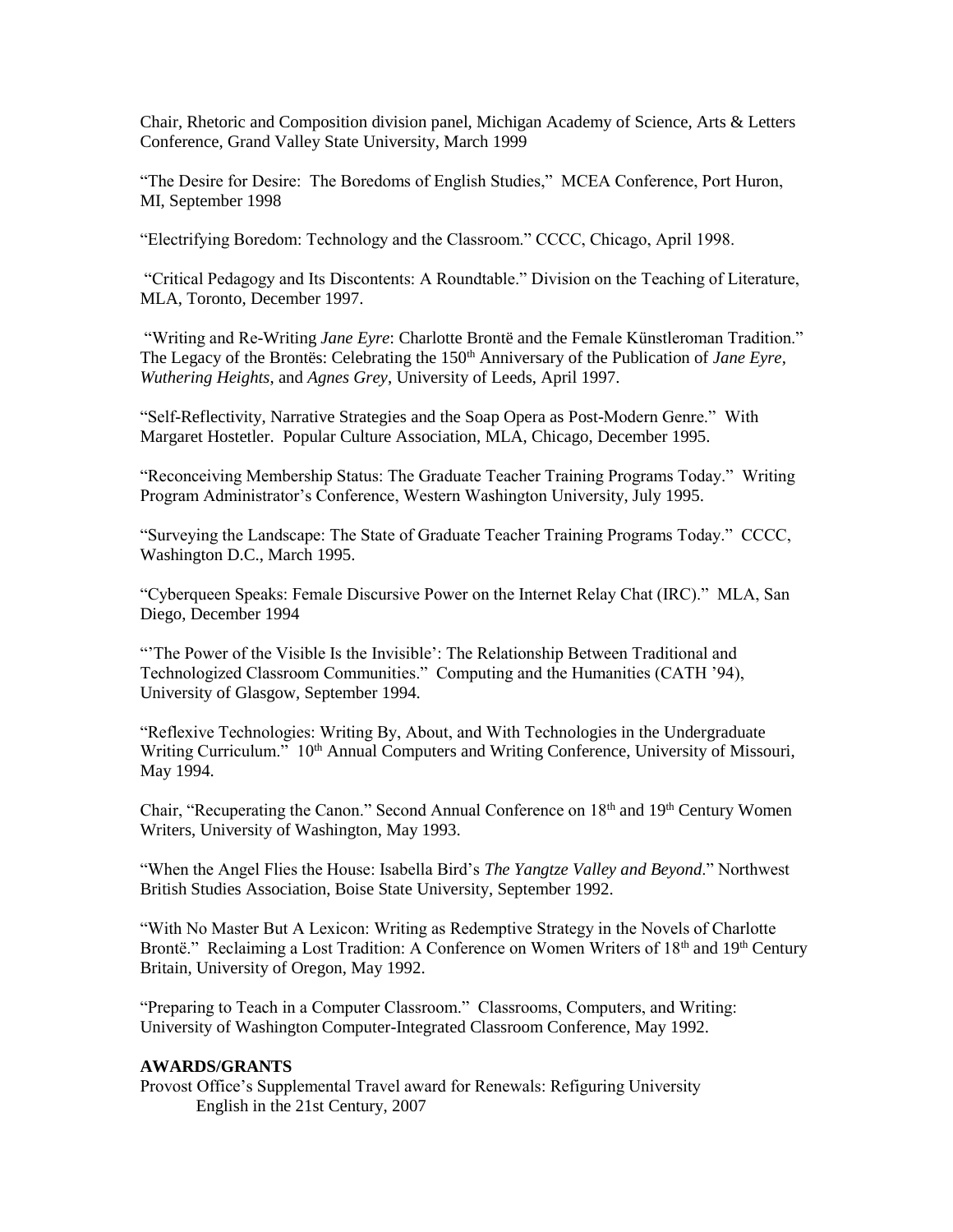Kuyers Institute grant for "Hearts and Minds: Honors Education in a Christian Context," 2007 Lilly Vocation Fellow, 2004-2005 Professor of the Year 2002. Awarded by the Calvin Student Alumni Association. May 2002. *Pedagogy*: Best New Journal 2001. Awarded by Council of Editors of Learned Journals. December 2001. Mellema Western American History Grant for course development. Calvin College. April 2000. Summer Calvin Research Fund (CRF) Grant, Summer 2001. Seattle Pacific University Grant for *Pedagogy*, 2001-2002. Calvin Self-Renewal Fund Grant for *Pedagogy*. 1999-2001 Central Michigan University Grant for *Pedagogy*. 1999-2001 Calvin Alumni Association Faculty Service Grant, 2000. UW Graduate School Award to support development of *Pedagogy*, October 1997. Robert R. and Mary Roberts Waltz Dissertation Fellowship, 1994-1995. Finalist, Joan Webber Outstanding Teaching Award, 1994, 1995; Nominee 1992, 1993. Class of 1919 Award (for New Mexico State University [NMSU] valedictorian), 1990. NMSU Alumni Association Outstanding Arts and Sciences Senior, 1990. Emerson Outstanding Undergraduate Writing Award, NMSU English Department, 1990. Simon F. Kropp Outstanding Senior in History, NMSU History Department, 1990. Marion P. Hardman Outstanding English Major, NMSU English Department, 1989. Gene Brack Outstanding Junior History Major, NMSU History Department, 1989. Outstanding English Major, NMSU English Department, 1988.

## **SERVICE**

Profession

National Chair, Advisory Board, The Buechner Institute at King College, 2007-present At Large Representative, Conference on Christianity and Literature, 2014-2018 Advisory Editorial Board Member, MLA's *Profession*, 2012-2014 Member, MLA Division on the Teaching of Literature, 2006-2012 (Representative, 2006- 2009, Secretary 2009-2010, President 2010-2012) Board Member, Oxford Scholars Semester CCCU committee, 2009-2012 Manuscript Evaluator, MLA Approaches to Teaching series, 2003-present Reviewer, *Journal of Education and Christian Belief*, 2006-present Evaluator, Gordon College English department, April 2014 Outside Referee, Tenure/Promotion Mark Long, Keene State University Jillian Sanders, San Francisco State University E. Laurie George, University of Washington Outside Referee, Curriculum Revision, English Dept, Loyola University-Chicago, August 2009 Judge, Teaching Literature Book Award, 2014-present Judge, McGraw-Hill Magna Scholarly Work on Teaching and Learning Award, 2009-present Judge, MLA Mina P. Shaughnessy and Kenneth W. Mildenberger Awards, 2004-2007, 2012-present Judge, CELJ (Council of Editors of Learned Journals) Best New Journals' Competition, 2002-2006 Member, CCL (Conference on Christianity and Literature) Publications Committee/Judge, Basney Outstanding Article Award, 2002-2006 Calvin College a. College

Vice-Chair, Faculty Senate, 2011-present Member, Committee on Governance, 2011-present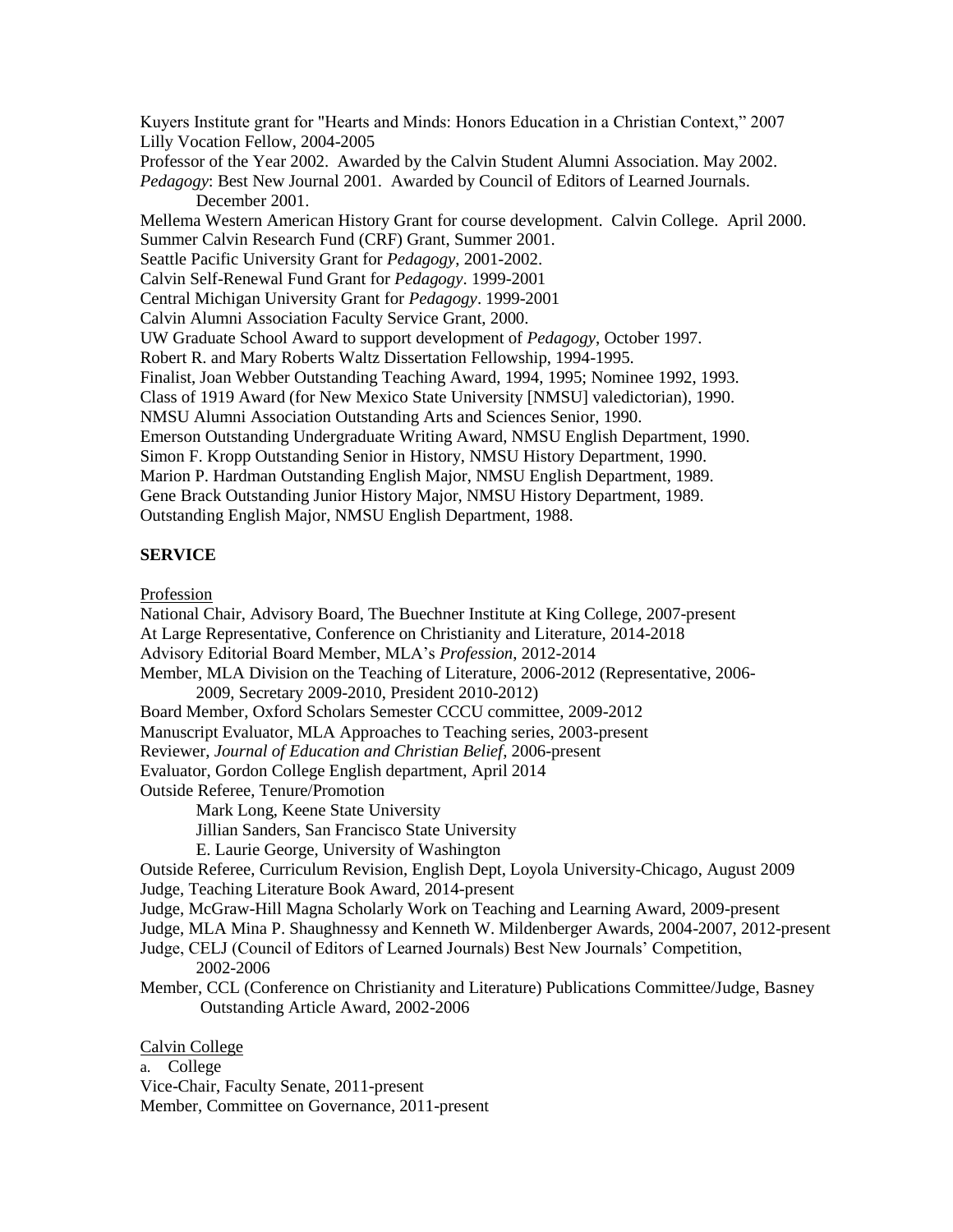- Member, Planning and Priorities Committee, 2004-2007, 2009-2013
- Member, Workplace Quality Taskforce of PPC, 2013
- Member, Presidential Search Committee, 2011-2012
- Associate Director, Honors Program, 2006-2012
- Member, Core Revision Task Force, Fall 2010
- Head Teaching Fellow, 2006-2009
- Kuyers Institute board member, 2005-2009; chair 2007-2009
- McGregor Sophomore Scholars mentor, 2006-2007
- Faculty Senator, 2001-2007
- Member, Strategic Planning Team, 2006-2007
- Member, CCCS Governing Board, 2002-2004
- Member, Gender Studies Minor Committee, 1999-2005
- Member, Faculty Development Committee, 1999-2002
- Chair and Member, McGregor Fellowship Committee, 1998-2002, 2011 (member 1998-2001; chair 2001-2002)
- b. Department
- Chair and Member, Curriculum/Program Formation Committee, 2000-2002; 2004-
- 2005 (member 2000-2001; chair 2001-2002; 2004-2005; 2008-2011; 2014-present)
- Member, Staffing Committee/Faculty Concerns, 2005-2008; 2013-2014

Chair and Member, External Relations Committee, 2011-2013; Special Events Committee, 1998-2002 (member 1998-1999; chair 1999-2002)

- Department Webmaster, 2004-2006
- Member, Festival of Faith and Writing Committee, 2002-2004
- Member, English 101 Committee, 1998-2000
- c. Student Activities (selected)
- Advisor, *Chimes* 2010-2011
- Judge, Airband 2004

Co-sponsor, Calvin Racquetball College Club, 2002-2007 Sponsor, Calvin Students for Christian Feminism, 2004-2007

Sponsor, Women's Field Hockey Intramural Club, 2001-2003

d. CALL Courses (Calvin Academy of Lifelong Learning) Book Group: Marilynne Robinson's *Lila*, May 2015 T.S. Eliot's *The Four Quartets*, Fall 2014 Jane Austen's *Persuasion*, Spring 2014 Book Group: Geraldine Brooks' *March*, December 2013 Contemporary Poetry of Belief, Fall 2013 Charles Dickens' *Great Expectations*, Spring 2013 Book Group: Margaret Atwood's *The Handmaid's Tale*, December 2012 Charged with the Grandeur of God: The Poetry of Gerard Manley Hopkins, Fall 2012 Charlotte Bronte's *Villette:* A Famous Victorian Novel You May Never Have Heard Of, Fall 2011 A Journey to George Eliot's *Middlemarch*, Spring 2011 Faith and Fiction, Fall 2010 Short Stories of Flannery O'Connor, Fall 2009 Five Film Foray, Fall 2008 Barbara Brown Taylor: Speaking of Sin. Fall 2003 Ernest Gaines: A Lesson Before Dying. Spring 2002 Sietze Buning/Stanley Wiersma: An "Outsider's" Perspective. Fall 2001